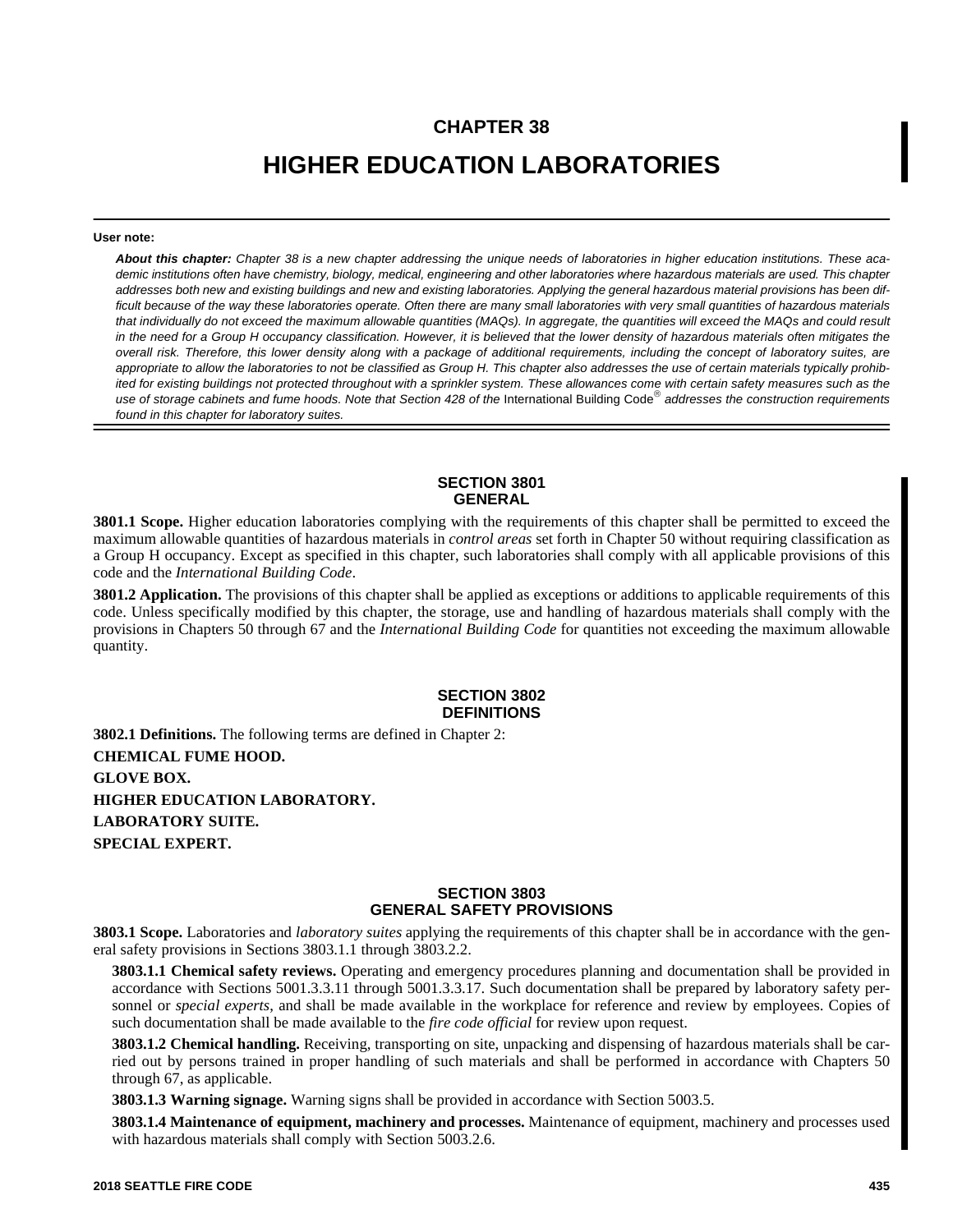**3803.1.5 Time-sensitive materials.** Containers of materials that have the potential to become hazardous during prolonged storage shall be dated when first opened, and shall be managed in accordance with NFPA 45, Section 8.2.4.4.1.

**3803.1.6 Hazardous wastes.** Storage, dispensing, use and handling of hazardous waste shall comply with this chapter and Chapters 50 through 67, as applicable.

**3803.1.7 Automatic fire-extinguishing systems.** New laboratories in new or existing buildings that increase maximum allowable quantities of hazardous materials based on the requirements in this chapter shall be equipped throughout with an *approved automatic sprinkler system* in accordance with Section 903.3.1.1.

**3803.2 Hazardous materials storage and use.** Hazardous materials storage, handling and use in laboratories and laboratory suites complying with Chapter 38 shall be in accordance with this chapter and Chapters 50 through 67.

**3803.2.1 Container size.** The maximum container size for all hazardous materials shall be 5.3 gallons (20 L) for liquids, 50 pounds  $(22.7 \text{ kg})$  for solids, 100 cubic feet  $(2.83 \text{ m}^3)$  for *health-hazard* gases per Table 5003.1.1(2) and 500 cubic feet (14.15) m<sup>3</sup>) for all other gases in accordance with Table 5003.1.1(1).

**Exception:** Hazardous waste collection containers, for other than Class I flammable liquids and Class II combustible liquids, are permitted to exceed 5.3 gallons (20 L) where *approved.*

**3803.2.2 Density.** Quantities of Class I flammable liquids in storage and use shall not exceed 8 gallons (30 L) per 100 square feet (9.29  $\text{m}^2$ ) of floor area. Densities shall be reduced by 25 percent on the 4th through 6th floors of the building, and by 50 percent above the 6th floor. Regardless of the density, the *maximum allowable quantity per control area* or laboratory suite in accordance with this chapter, shall not be exceeded.

**Exception:** Designated hazardous waste collection areas or rooms within a laboratory suite or *control area* are not limited, but such materials shall not exceed the maximum allowable quantity per laboratory suite or *control area*.

#### **SECTION 3804 LABORATORY SUITE CONSTRUCTION**

**3804.1 General.** Where laboratory suites are provided, they shall be constructed in accordance with this chapter and Section 428 of the *International Building Code*.

**3804.1.1 Laboratory suites.** The number of *laboratory suites* and percentage of maximum allowable quantities of hazardous materials in laboratory suites shall be in accordance with Table 3804.1.1.

| <b>DESIGN AND NUMBER OF LABORATORY SUITES PER FLOOR</b> |                                                                   |                                                                            |                                                 |                                                                          |
|---------------------------------------------------------|-------------------------------------------------------------------|----------------------------------------------------------------------------|-------------------------------------------------|--------------------------------------------------------------------------|
| <b>FLOOR LEVEL</b>                                      |                                                                   | PERCENTAGE OF THE MAXIMUM<br>ALLOWABLE QUANTITY PER LAB SUITE <sup>®</sup> | <b>NUMBER OF LAB</b><br><b>SUITES PER FLOOR</b> | <b>FIRE-RESISTANCE RATING</b><br>FOR FIRE BARRIERS IN HOURS <sup>b</sup> |
| Above grade<br>plane                                    | $21+$<br>$16 - 20$<br>$11 - 15$<br>$7 - 10$<br>$4 - 6$<br>$1 - 2$ | Not Allowed<br>25<br>50<br>50<br>75<br>100<br>100                          | <b>Not Allowed</b>                              | Not Allowed<br>$\gamma c$                                                |
| Below grade<br>plane                                    | Lower than 2                                                      | 75<br>50<br>Not Allowed                                                    | Not Allowed                                     | Not Allowed                                                              |

|                                                         | <b>TABLE 3804.1.1</b> |  |
|---------------------------------------------------------|-----------------------|--|
| <b>DESIGN AND NUMBER OF LABORATORY SUITES PER FLOOR</b> |                       |  |

a. Percentages shall be of the maximum allowable quantity per control area shown in Tables 5003.1.1(1) and 5003.1.1(2), with all increases allowed in the footnotes to those tables.

b. Fire barriers shall include walls, floors and ceilings necessary to provide separation from other portions of the building.

c. Vertical fire barriers separating laboratory suites from other spaces on the same floor are permitted to be 1-hour rated.

**3804.1.1.1 Separation from other nonlaboratory areas.** Laboratory suites shall be separated from other portions of the building in accordance with the most restrictive of the following:

1. *Fire barriers* and horizontal assemblies as required in Table 3804.1.1. *Fire barriers* shall be constructed in accordance with Section 707 of the *International Building Code* and horizontal assemblies shall be constructed in accordance with Section 711 of the *International Building Code*.

**Exception:** Where an individual laboratory suite occupies more than one story, the *fire-resistance rating* of intermediate floors contained within the laboratory suite shall comply with the requirements of the *International Building Code*.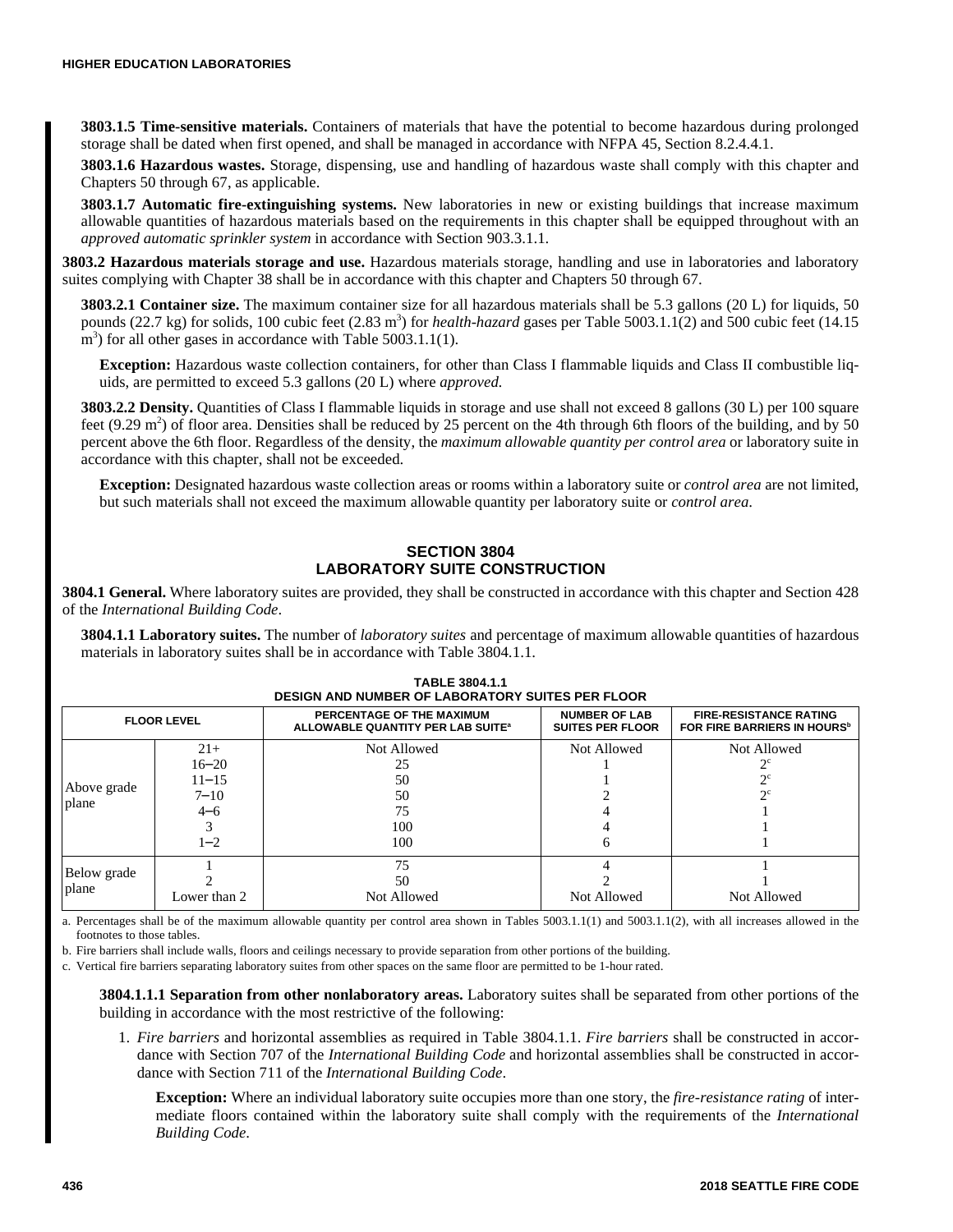2. Separations as required in Section 508 of the *International Building Code*.

**3804.1.1.2 Separation from other laboratory suites.** Laboratory suites shall be separated from other laboratory suites in accordance with Table 3804.1.1.

**3804.1.1.3 Floor assembly fire-resistance.** The floor assembly supporting laboratory suites and the construction supporting the floor of laboratory suites shall have a *fire-resistance rating* of not less than 2 hours.

**Exception:** The floor assembly of laboratory suites and the construction supporting the floor of laboratory suites are permitted to be 1-hour fire-resistance- rated in buildings of Types IIA, IIIA and VA construction, provided that the building is three or fewer stories.

**3804.1.1.4 Maximum number.** The maximum number of laboratory suites shall be in accordance with Table 3804.1.1. Where a building contains both laboratory suites and *control areas,* the total number of laboratory suites and *control areas* within a building shall not exceed the maximum number of laboratory suites in accordance with Table 3804.1.1.

**3804.1.1.5 Means of egress.** *Means of egress* shall be in accordance with Chapter 10.

**3804.1.1.6 Standby or emergency power.** Higher education laboratory suites shall be provided with emergency or standby power in accordance with Section 1203.2.13.

**3804.1.1.7 Ventilation.** Ventilation shall be in accordance with Chapter 7 of NFPA 45, and the *International Mechanical Code*.

**3804.1.1.8 Liquid-tight floor.** Portions of laboratory suites where hazardous materials are present shall be provided with a liquid-tight floor.

**3804.1.1.9 Automatic fire-extinguishing systems.** Buildings containing laboratory suites shall be equipped throughout with an *approved automatic sprinkler system* in accordance with Section 903.3.1.1.

**3804.1.2 Percentage of maximum allowable quantity in each laboratory suite.** The percentage of maximum allowable quantities of hazardous materials in each laboratory suite shall be in accordance with Table 3804.1.1.

### **SECTION 3805 NONSPRINKLERED LABORATORIES**

**[S] 3805.1 Scope.** Storage and use of hazardous materials in existing laboratories located within existing buildings not equipped throughout with an *automatic sprinkler system* in accordance with Section 903.3.1.1 is permitted where such use complies with Section 3803, Chapters 50 through 67, as applicable, and Sections 3805.2 through 3805.4.

#### **Exceptions:**

1. Existing laboratories that have a current Seattle Fire Department permit.

2. Substantial alterations in existing buildings shall comply with Sections 3801 through 3804.

**3805.2 Nonsprinklered laboratories.** The maximum allowable quantities of hazardous materials in storage and use in *control areas* in laboratories located in buildings not equipped throughout with an *automatic sprinkler system* in accordance with Section 903.3.1.1 shall be in accordance with Tables 5003.1.1(1), 5003.1.1(2) and 5003.8.3.2, except as modified by Sections 3805.2.1 and 3805.2.2.

**3805.2.1 Restricted materials storage.** Where *approved* by the *fire code official*, storage of the following hazardous materials prohibited by Table 5003.1.1(1) in buildings not equipped throughout with an *automatic sprinkler system* in accordance with Section 903.3.1.1 shall be allowed within a laboratory *control area* at 25 percent of Table 5003.1.1(1) limits for a building equipped throughout with an *automatic sprinkler system*.

- 1. Pyrophorics.
- 2. Class 4 Oxidizers.

Additional quantity increases shall be prohibited, and such materials shall be stored in accordance with all of the following:

- 1. Containers shall be completely sealed and stored in accordance with the manufacturers' recommendations.
- 2. Storage shall be within *approved* hazardous material storage cabinets in accordance with Section 5003.8.7, or shall be located in an inert atmosphere *glove box* in accordance with NFPA 45, Section 7.11.
- 3. The storage cabinet or glove box shall not contain any storage of *incompatible materials.*

**3805.2.2 Restricted materials use.** Where *approved* by the *fire code official*, use of the following hazardous materials prohibited by Table 5003.1.1(1) in buildings not equipped throughout with an *automatic sprinkler system* in accordance with Section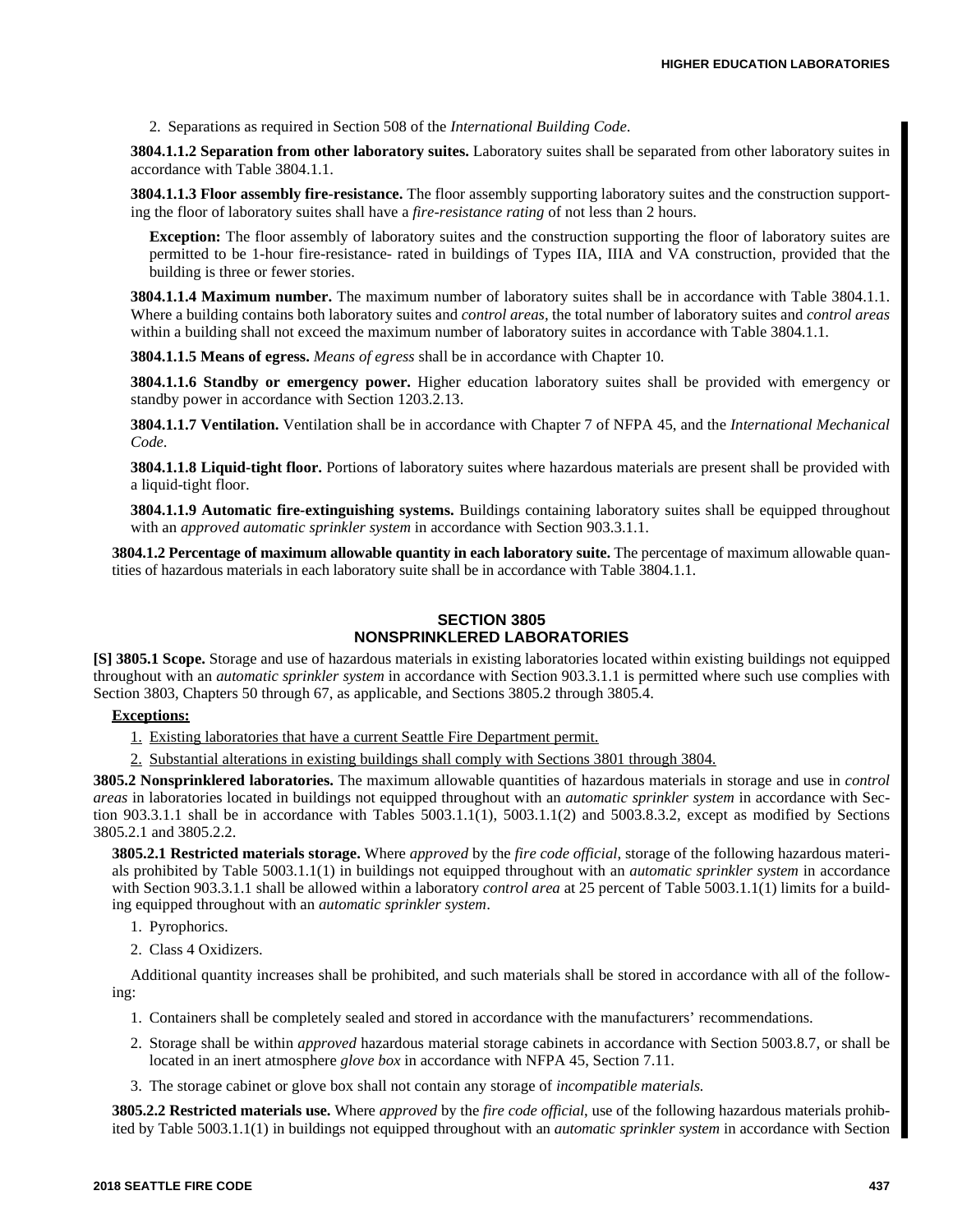903.3.1.1, shall be allowed within a laboratory *control area* at 25 percent of Table 5003.1.1(1) limits for buildings equipped throughout with an *automatic sprinkler system*.

- 1. Pyrophorics.
- 2. Class 4 Oxidizers.

Additional quantity increases shall be prohibited, and such materials shall be stored in accordance with all of the following:

- 1. Use shall be within an *approved* chemical fume hood listed in accordance with UL 1805, or in an inert atmosphere glove box in accordance with NFPA 45, Section 7.11, or other *approved* equipment designed for the specific hazard of the material.
- 2. Combustible materials shall be kept not less than 2 feet (610 mm) away from the work area, except for those items directly related to the research.
- 3. A portable fire extinguisher appropriate for the specific material shall be provided within 20 feet (6096 mm) of the use in accordance with Section 906.

**3805.3 Restricted materials automatic fire detection.** An automatic fire detection system shall be installed in all existing laboratories in nonsprinklered buildings in accordance with this section. Detectors shall be connected to the building's fire alarm control unit where a fire alarm system is provided. Detector initiation shall activate the occupant notification system in accordance with Section 907.5 where connected to the building's fire alarm control unit. Activation of the detection system shall sound a local alarm in buildings not equipped with a fire alarm notification system.

**3805.3.1 System supervision and monitoring.** Automatic fire detection systems shall be electronically supervised and monitored by an *approved* supervising station or, where *approved*, shall initiate an audible and visual signal at a constantly attended, on-site location.

**3805.4 Percentage of maximum allowable quantity per control area.** The percentage of *maximum allowable quantities per control area* of hazardous materials shall be permitted to be increased in accordance with Table 3805.4.

| <b>FLOOR LEVEL</b>   |                                        | PERCENTAGE OF THE MAXIMUM ALLOWABLE<br><b>QUANTITY PER CONTROL AREA<sup>®</sup></b> | <b>NUMBER OF CONTROL</b><br><b>AREAS PER FLOOR</b> | <b>FIRE-RESISTANCE RATING FOR</b><br>FIRE BARRIERS IN HOURS <sup>b, c, d</sup> |
|----------------------|----------------------------------------|-------------------------------------------------------------------------------------|----------------------------------------------------|--------------------------------------------------------------------------------|
| Above grade<br>plane | Higher than 9<br>7–9<br>4–6<br>$1 - 2$ | ю<br>25<br>100                                                                      |                                                    | ግር                                                                             |
| Below grade<br>plane | Lower than 2                           | 100<br>Not Allowed                                                                  | Not Allowed                                        | Not Allowed                                                                    |

**TABLE 3805.4 DESIGN AND NUMBER OF CONTROL AREAS IN EXISTING NONSPRINKLERED LABORATORIES**

a. Percentages shall be of the maximum allowable quantity per control area shown in Tables 5003.1.1(1) and 5003.1.1(2), excluding all increases allowed in the footnotes to those tables.

b. Fire barriers shall include walls, floors and ceilings necessary to provide separation from other portions of the building.

c. Vertical fire barriers separating control areas from other spaces on the same floor are permitted to be 1-hour fire-resistance rated.

d. See Section 414.2.4 of the *International Building Code* for additional requirements.

#### **SECTION 3806 EXISTING SPRINKLERED LABORATORIES**

**[S] 3806.1 Scope.** Storage and use of hazardous materials in existing laboratories within buildings equipped throughout with an *automatic sprinkler system* in accordance with Section 903.3.1.1 shall be in accordance with Section 3803 and with Chapters 50 through 67, as applicable, except as modified by this section.

#### **Exceptions:**

1. Existing laboratories that have a current Seattle Fire Department permit.

2. Substantial alterations in existing buildings shall comply with Sections 3801 through 3804.

**3806.2 Hazardous materials storage and use.** Storage and use of hazardous materials within *control areas* in new and existing laboratories equipped with an *automatic sprinkler system* shall be in accordance with this section and Chapters 50 through 67, as applicable.